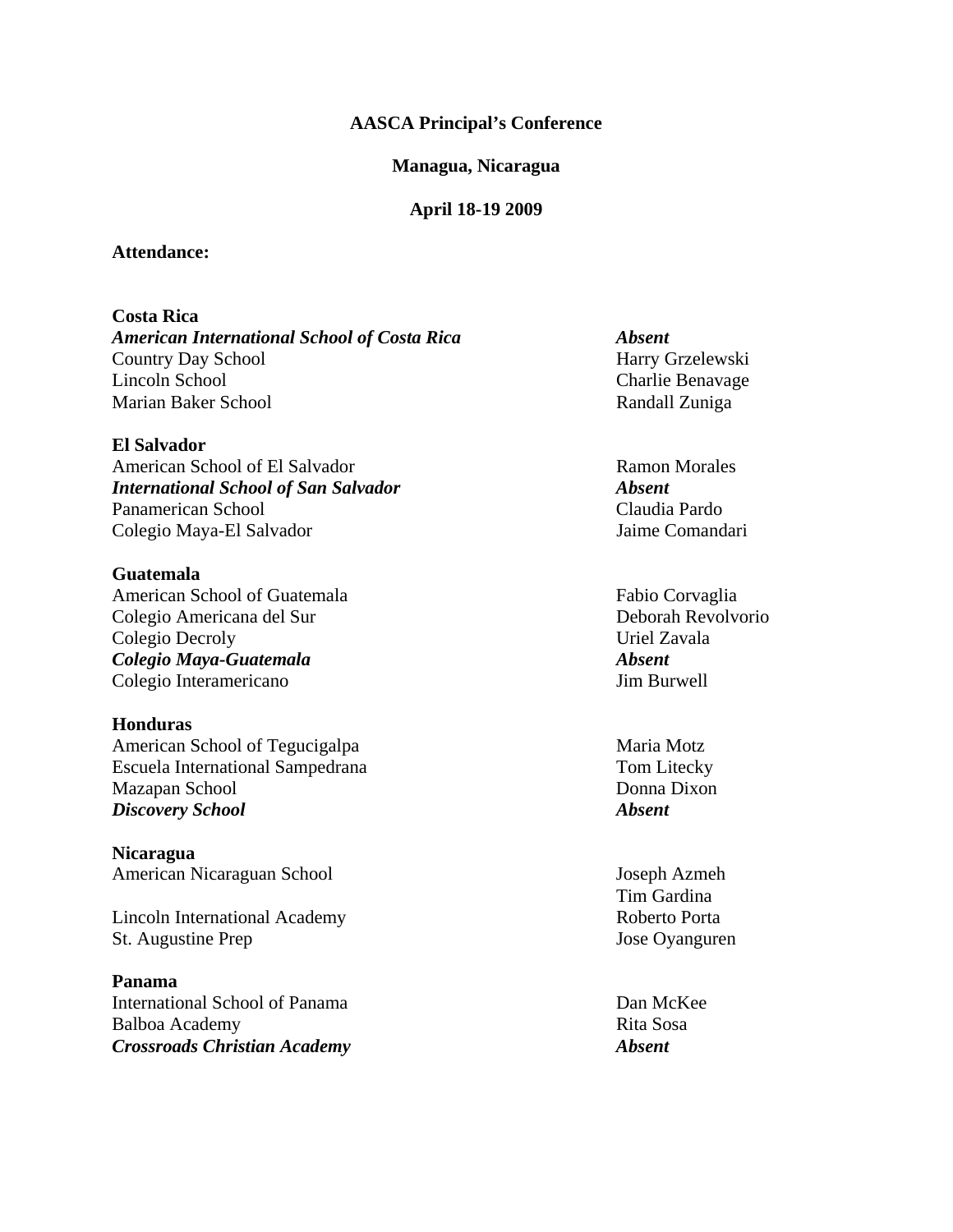# **AGENDA 2009 AASCA Principals' Conference**

**Welcome** 

**Ice Breaker Activity** 

**What is AASCA?** 

**AASCA Website Review** 

**Review of Athletic Directors' Meeting Minutes** 

**Reports on AASCA Events** 

**Issues for Discussion** 

**Recommendations** 

**AASCA Calendar of Events (09-10)** 

**Pledge Calendar for 2010-2011** 

**AASCA Community Service Award Entries** 

**Election of Officers for 08-09** 

**Review and Approval of Conference Minutes** 

**Professional Development Activities**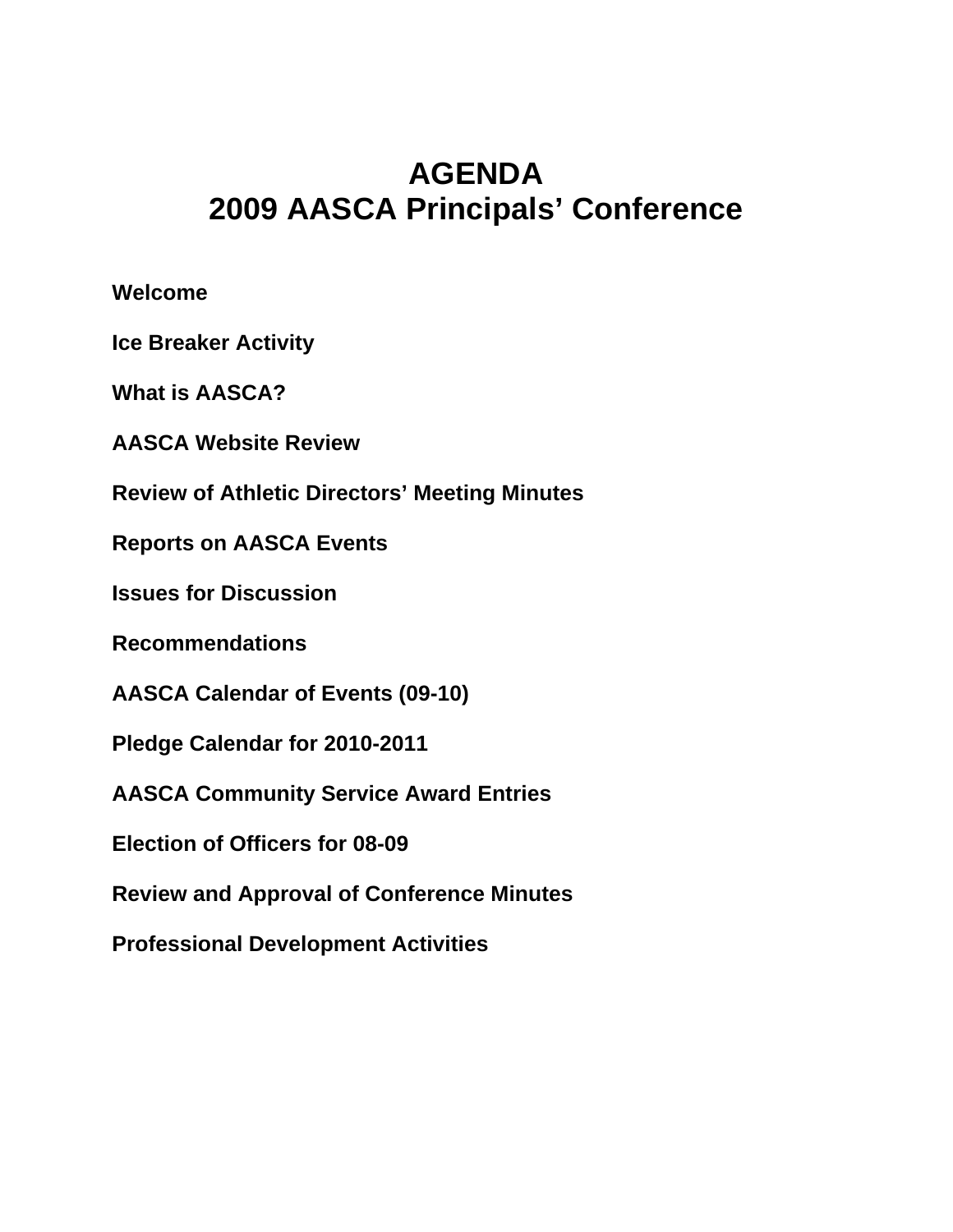# **What is AASCA?**

- Description of AASCA from AASCA website circulated and discussed
- Copy of AASCA by-laws circulated and discussed
- Clear understanding of specific criterion and/or a specific process to apply for AASCA membership lacking amongst Principal group

## **Review of AASCA website**

- Members should send updated information to ASSCA webmaster
- Webmaster should ensure that the links changed are done at all levels
- AASCA website lacks detailed information for schools interested in membership-AASCA webmaster will work to improve this deficiency
- Schools participating in AASCA events can improve in their efforts to submit (in a timely fashion) relevant information (bulletins, photos, etc) to the AASCA webmaster
- Member schools hosting professional development opportunities are encouraged to post information on the AASCA website or remove the link
- Member schools encouraged to place an AASCA link on their school's homepage

## **Reports on 08/09 AASCA Events**

- Leadership Conference (CAS del Sur Debbie Revolorio)
- Small School Basketball (ISP Dan McKee)
- Invitational Basketball (EIS Tom Litecky)
- Knowledge Bowl (Decroly Uriel Zavala)
- Music Festival (EIS Tom Litecky)
- Soccer Invitational (American School of Guatemala-Fabio Corvaglia)
- Small School Volleyball (Mazapan-Donna Dixon)
- Large School Volleyball (American School of Teguciagalpa-Maria Motz)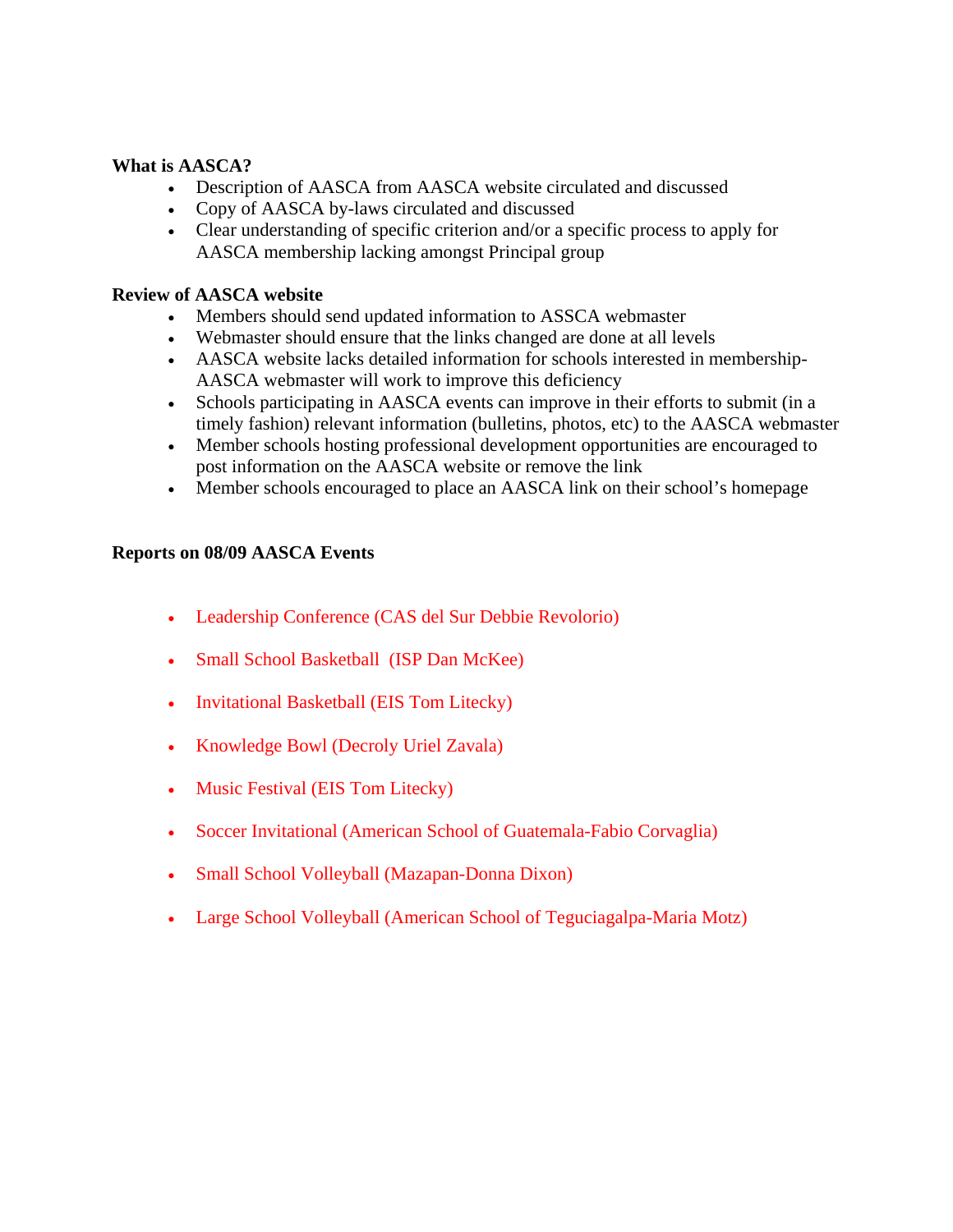# **AASCA (proposed) Calendar of Events (2009-2010)**

# **Calendar (2009-2010)**

- AD Conference Mazapan School-Honduras September 17-20
- Leadership Conference Lincoln Costa Rica September 24-27
- Tri-Association Conference TBA
- Small School Basketball Marian Baker Costa Rica October 7-11
- Large School Basketball American Nicaraguan School October 7-11
- Knowledge Bowl American School of Tegucigalpa-Honduras November 11-15
- Drama Festival Escuela Internacional Sampedrana-Honduras 2/3-2/7 (participation questionable)
- Large School Soccer American School of El Salvador February 24-28
- Small School Soccer International School of Panama ISP/Balboa March 10-14
- Middle School Choir Country Day School-Costa Rica March 17-21
- Invitational Volleyball Colegio Interamericano-Guatemala April 14-18
- Principal's Conference Escuela Panamericana School-El Salvador April 23-26

# **Pledge Calendar (2010-2011)**

- AD Conference None
- Leadership Conference Balboa-Panama (Mazapan-Honduras 2011-12)
- Tri-Association Conference TBA
- Invitational School Basketball American School Tegucigalpa
- (Large School Basketball CAG 2011-12)
- Knowledge Bowl EAS (Lincoln Nicaragua 2011-12)
- Music Festival Interamericano Guatemala
- Small School Soccer Maya-Guatemala
- Large School Soccer EIS Honduras (AST 2011-12)
- Principal's Conference CAS del Sur Guatemala
- Large Volleyball CAG
- Small Volleyball Country Day Costa Rica

# **AASCA Community Service Award Entries**

- School Wide Category Community Service Project: Colegio Sagrada Familia Lincoln International School, Managua, Nicaragua
- Class Project Category no submissions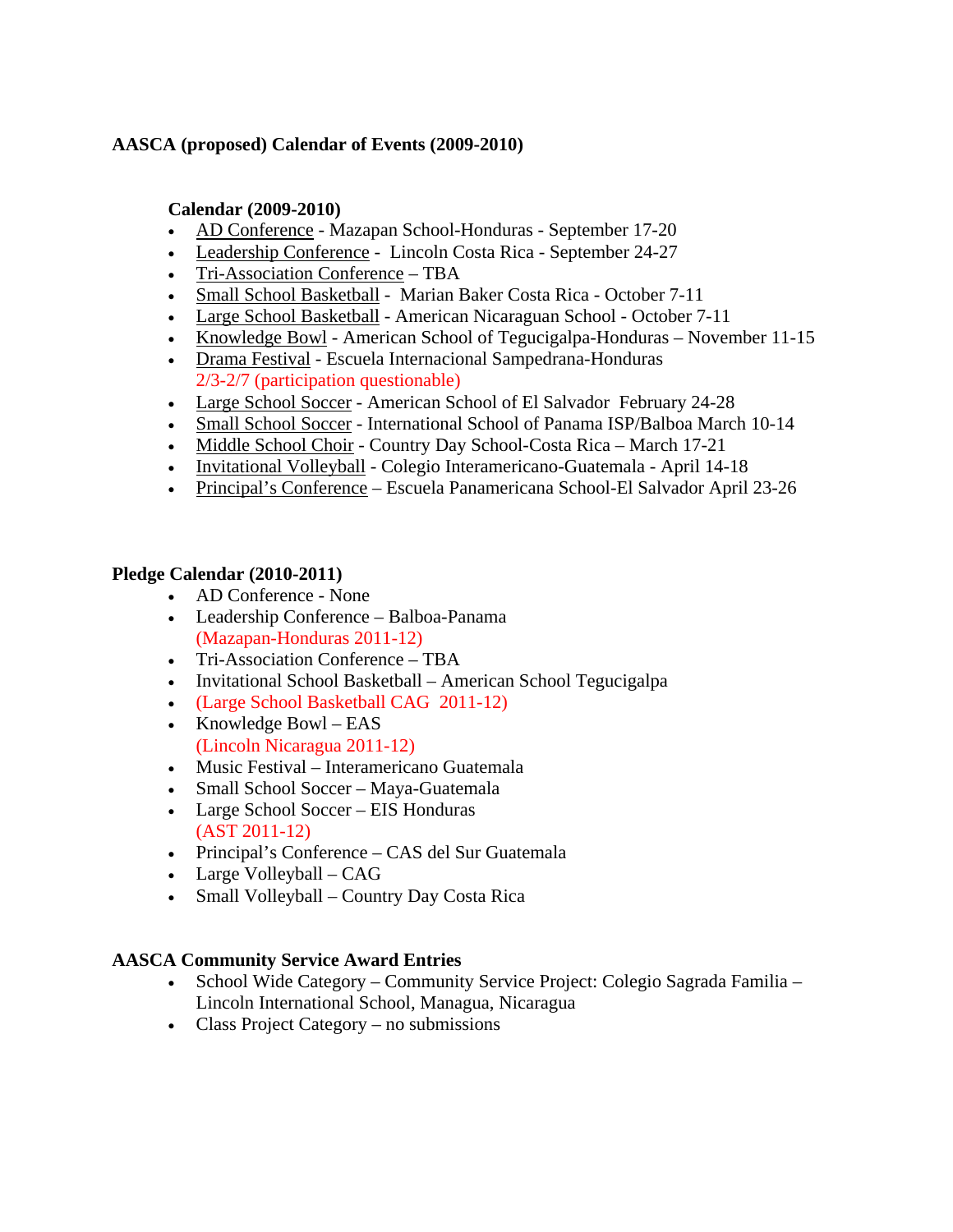# **Election of Officers for 2009-2010**

- President Maria Motz, AST
- Vice-President Tom Litecky, EIS
- Secretary Claudia Pardo, Escuela Panamericana, El Salvador

## **Issues for Discussion**

- Twitter social networking and podcasting
- Developing paperless school
- Bullying, discipline and sexting
- Discovery Educators Network
- Go Green recycling initiative

## **Professional Development Sessions:**

- Harry Grzelewiski presented examples of podcast produced by his middle students that are incorporated into classroom projects. These podcast are also used as attachments to emails sent to parents that remind parents of upcoming school activities; TweetDeck was presented as a useful tool for administrators to use as a resources for information about administrative; K12, Keystone High School, Brigham Young University were discussed as some possible AP online course resources.
- Tom Litecky discussed how his school has begun to use online textbooks that are available. The initial cost is the same but cost savings in shipping, storage, and upkeep of books is evident. The problem has been more with the parents than the students. Another issue is difficulty in reading screen but Tom showed us his Sony ebook that demonstrated that the words can be read easily; Online surveys like Zoomerang and Survey Monkey are a good tools for adminstrators; Elective registration is done online with web based site (link to come).
- Maria Motz introduced Discovery Educator Network that provides education resources at a cost; great resource for teachers on many subjects and can be incorporated into daily lessons; searches can be made on a variety of topics with many potential resources made available; streaming video allows teachers to find videos made.
- Debbie Revolorio asked about how to keep the GoGreen initiative at her school active. It begins and goes well for a time and then dies out. Suggestions included; a school recycling program; teachers committed to keep it active; program has to be coordinated with the entire staff; a big problem has been getting local companies to pick up the recycled plastic bottles and paper products.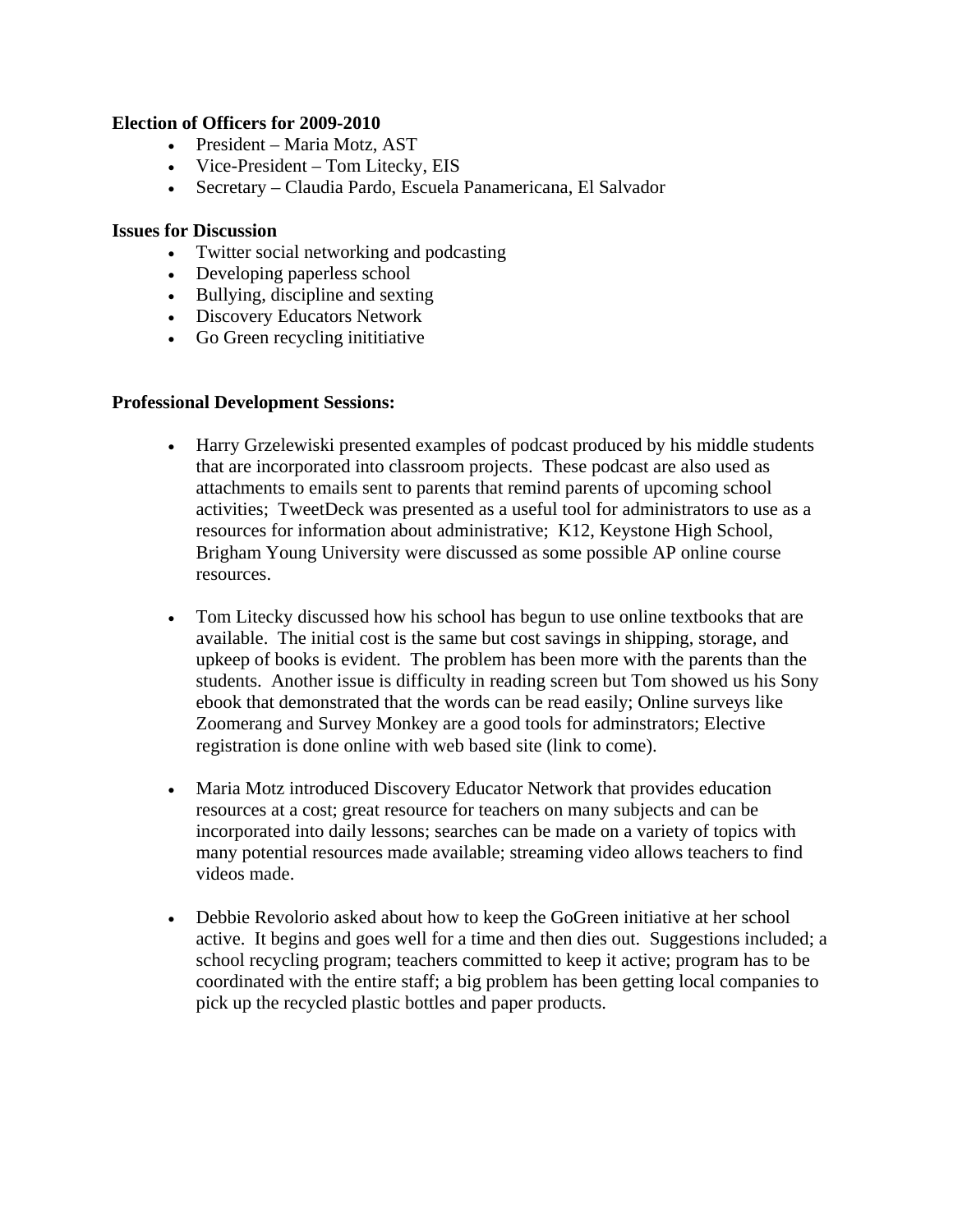• Ramon Morales presented a PowerPoint on Discipline in Schooling; came about after certain incidences began to happen; one example given was a girl who sent inapropriate pictures of herself to her boyfriend that eventually were sent around; this type of action is giving rise to new uses/abuses of technology called "sexting;" parents are pressuring schools to handle the problem no matter where it happens; clear lines deliniating what is acceptable or not is falling on the schools; now current approach is a more authoriative response which is messy; problem exist in MS/HS but mature elementary students are experiencing some of these issues; topic of bullying was talked about and the OLWEUS program CD that trains on bullying prevention in schools was mentioned as very good;

# **Recommendations**

- **1.** The theme of small/large school division was revisited many times throughout the discussion of ASSCA events. A three division systems; small, medium and large, would create additional conflicts that would not improve the current system. Since there is already a small pool of schools in each division that actually participate in each event, and considering that some schools never host, adding another division would reduce the actual participants even more. Our recommendation is to maintain the current system in 2009-2010; keeping with two divisions; small and large, as currently divided. Then in 2010-2011, schools with 300 and above 6-12 enrollment, will become large school participants**. (Motion to keep current system and then make the change the following years moved, seconded and passed 15 for and 2 opposed)**
- *2.* Aligned with AASCA Core Values # 6 submitted by the Directors and given that AASCA membership has recently increased and is likely to continue increasing, membership expectations need to be revised. AASCA certainly wants to be inclusive; however to make our organization more functional we recommend establishing specific guidelines regarding expectations for initial and continued membership such as: 1) student participation in events, 2) participation in Director and Principal conferences, 3) hosting or co-hosting of AASCA events, 4) participation in Athletic Director meetings. *(Motion to send back to directors moved, seconded and passed unanimously)*
- *3.* The Directors passed unanimously the recommendation that the school that hosts the biannual AD meeting will facilitate a professional development component to support and continue to develop recent efforts in this area. It was motioned that the Athletic Directors should outline the professional development component for their own meeting. After a discussion of how all-stars are chosen it was motioned that the Athletic Directors define the format for picking all-stars. *(Motions were moved, seconded and passed unanimously)*
- *4.* The matter of JV inclusion was reviewed and it was motioned to be allowed to continue and an extra day will be given to Knowledge Bowl. The Principals also motioned that  $11<sup>th</sup>$  and 12th graders should not be allowed to be in JV, but 7-12 graders can be on the varsity team*. (Motions were moved, seconded and passed unanimously)*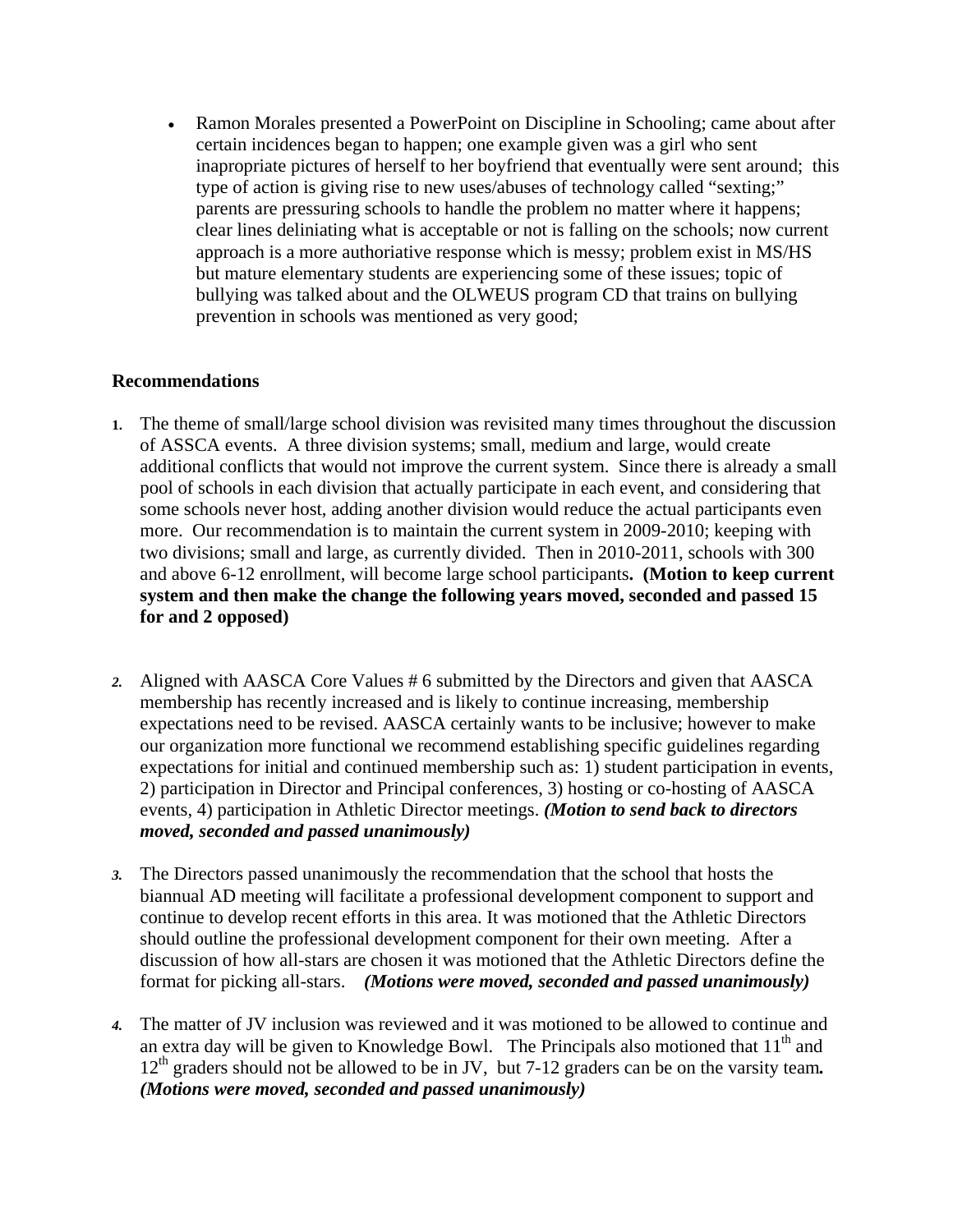- **5.** Following a discussion of the music festival it was recommended that music directors will communicate to define guidelines for music festival and defining categories for participation. **(Motion was moved, seconded and unanimoulsy approved.)**
- 6. A pilot invitational Technology event for AASCA schools will take place 2009-2010. A summary of the event follows: **(Motion was moved, seconded and unanimoulsy approved.)**
- 7. A pilot Cross Country invitational event will take place for AASCA schools in San Salvador. A summary of the event follows: **(Motion was moved, seconded and unanimoulsy approved.)**
- **8.** All communications submitted for ASSCA website and sent to other schools should be in English and Spanish. **(Motion was moved, seconded and unanimoulsy approved.)**
- **9.** Mission, vision, core vaules and goals submitted by Directors should be posted on the AASCA website. **(Motion was moved, seconded and unanimoulsy approved.)**
- **10.** Recommendation was made to include behavior contracts for parents, students, coaches and chaperones on the AASCA website home page sidebar. **(Motion was moved, seconded and unanimoulsy approved.)**
- **11.** It was moved that at every Principal's meeting a technology person make factual and textual corrections to the AASCA website at the time they are being discussed. **(Motion was moved, seconded and unanimoulsy approved.)**
- **12.** Tom Litecky volunteered to edit English grammar on the AASCA website. **(Motion was moved, seconded and unanimoulsy approved.)**
- **13.** A recommendation was made that the critieria for the Community Service Award be included for the second project on the AASCA website. **(Motion was moved, seconded and unanimoulsy approved.)**
- **14.** A motion was made to give the Outstanding Community Service for the school wide category award to Lincoln International School, Managua. **(Motion was moved, seconded and unanimoulsy approved.)**
- 15. Maria Motz was voted as new President of AASCA Principal group. **( unanimoulsy approved.)**
- **16.** A motion was made for Tom Litecky to become Vice-President and Claudia Pardo as Secretary. **(Motion was moved, seconded and unanimoulsy approved.)**